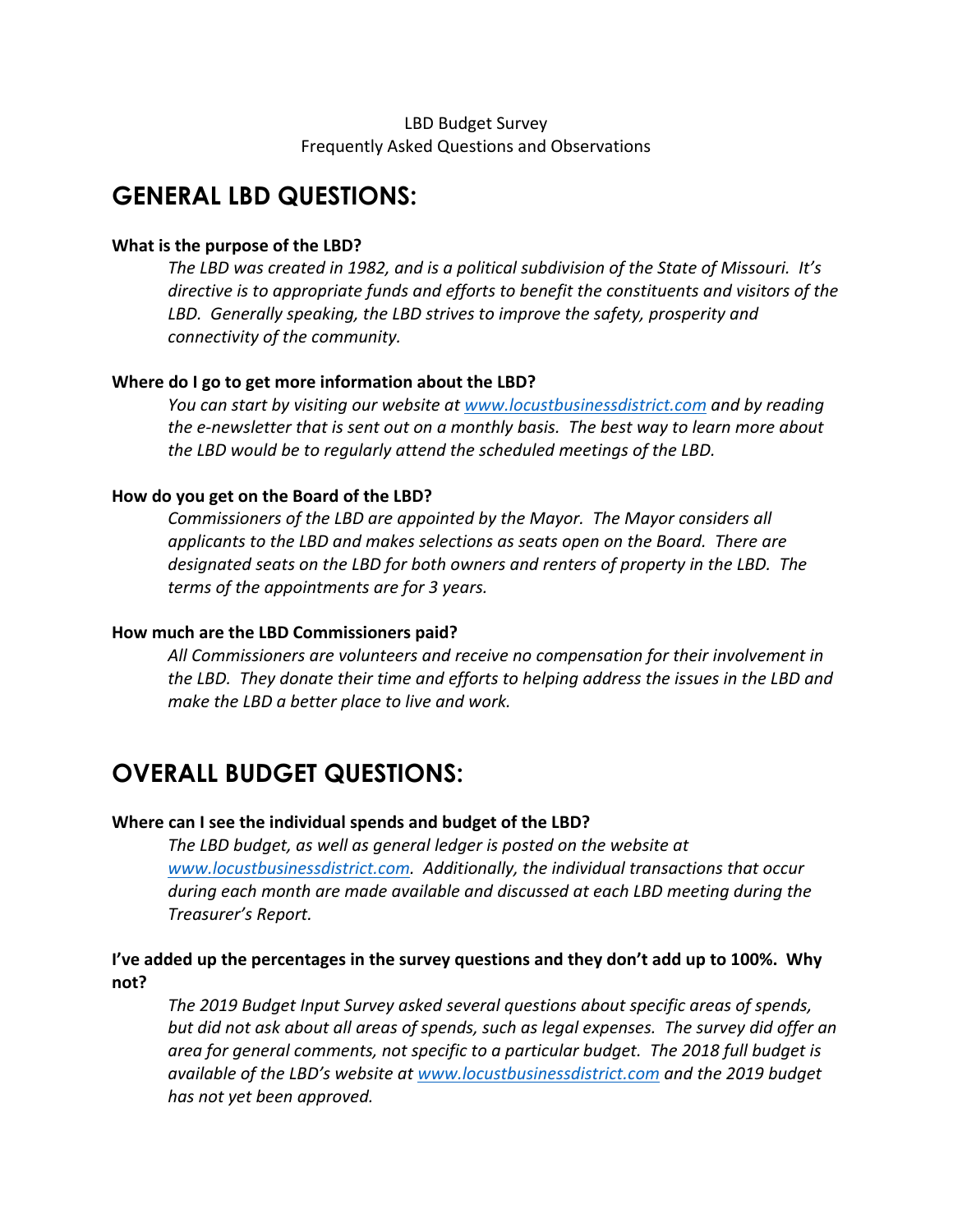# **BEAUTIFCATION:**

# **Does the city take care of general trash issues?**

*The city does provide trash pick-up but it is not sufficient for the LBD's needs*.

# **Where is the LBD Parking Lot? Who uses it?**

*The parking lot is on the northeast corner of Garrison and Olive. The parking spots are available for lease by companies, residents and individuals in the LBD.*

# **Why does the LBD pay to clean the streets? Should STL taxes already pay for this?**

*The city does not provide sufficient street cleaning for the LBD's needs.* 

# **SECURITY:**

# **What are the current crime statistics?**

*Total Crime in the LBD has dropped by 7.5% from a year ago (Trailing Twelve Months, thru August 31st) and has been on a steady decline the last 4 years. In fact, Total Crime has dropped 26% since 2014. Specific areas of crime, changes from the TTM August 31st 2018:*

# *Total Crimes against People are down 19.2%*

- *Homicides are down 50% (1 incident versus 2 YAGO)*
- *Rape is flat to last year (2 incidents)*
- *Robberies are down 35% (11 versus 17 YAGO)*
- *Aggravated Assaults are down 9.7% (28 versus 31 YAGO)*

# *Total Crimes against Property are down 5%*

- *Burglaries are down 11.1% (8 versus 9 YAGO)*
- *Larceny is down 2.5% (195 verus 200)* o *Larceny from Motor Vehicle down 5.4% (156 versus 165)*
- *Vehicle Thefts are down 19.3% (25 versus 31 YAGO)*

# **Does the LBD make targeted efforts to reduce crime in the hotspots?**

*The LBD meets and hears from the City of St. Louis Police Department and our Community Liaison Officer every month to stay informed on issues happening in and around the LBD. Additionally, the LBD seeks counsel from The City of St. Louis Police Department as it pertains to areas of improvement and things the LBD can do to support the policing efforts. An example of this is the LBD's investment in high visibility cameras and license plate reader technology connected to the Real Time Crime Center.*

# **What is the deal with the flashing cameras and why aren't we notified that they are going in?**